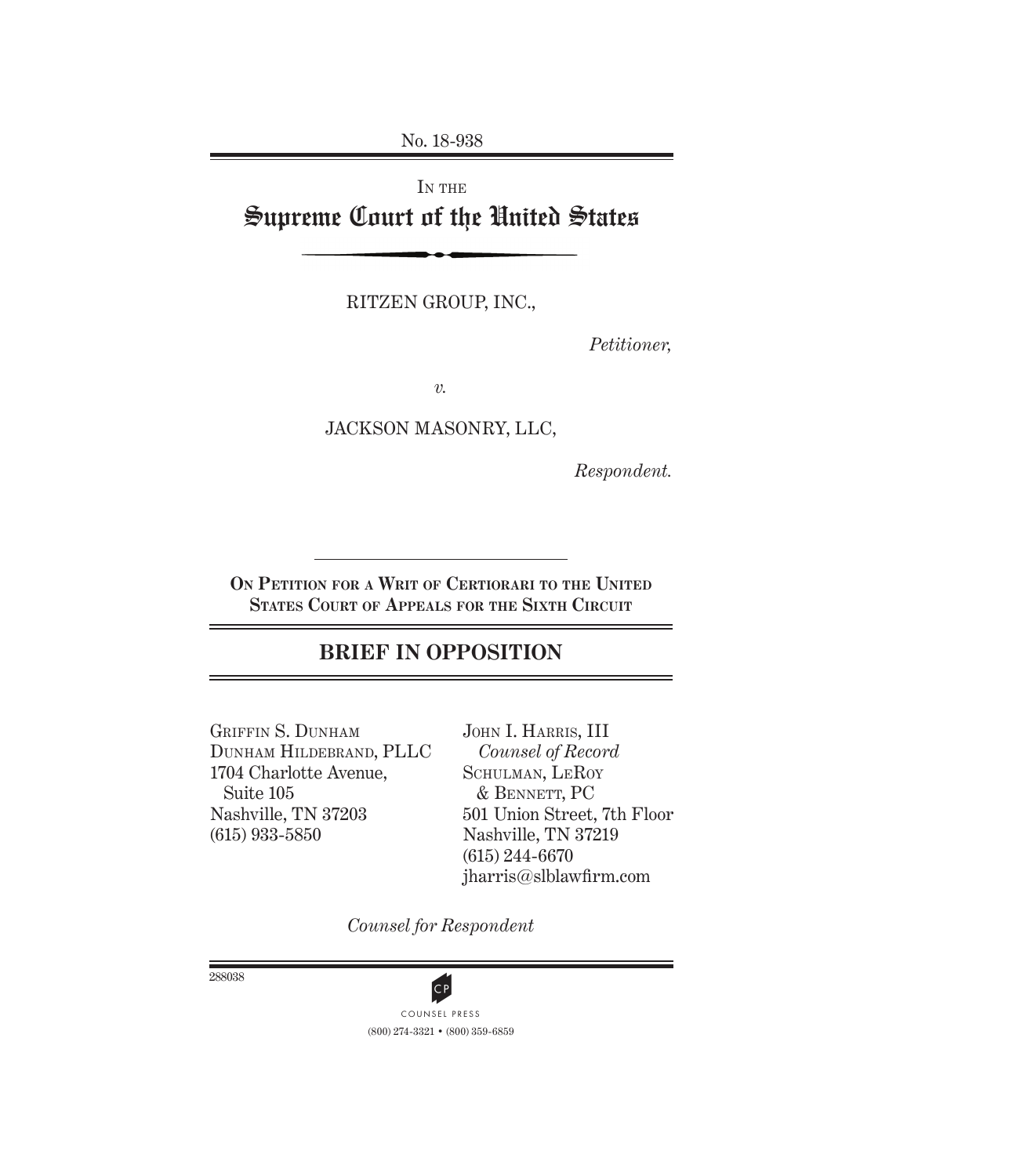## **TaBLE OF CONTENTS**

| Page                                                                                                                                                                   |
|------------------------------------------------------------------------------------------------------------------------------------------------------------------------|
| TABLE OF CONTENTS                                                                                                                                                      |
| TABLE OF CITED AUTHORITIES iii                                                                                                                                         |
| SUMMARY OF ARGUMENT1                                                                                                                                                   |
| $\text{ARGUMENT.} \dots \dots \dots \dots \dots \dots \dots \dots \dots \dots \dots \dots \dots \dots$                                                                 |
| L.<br>THE BULLARD DECISION CONTAINS<br>A PROPERLY STATED RULE OF LAW<br>AND SHOULD NOT BE REVISITED<br>PURSUANT TO RULE 103                                            |
| THERE IS NOT A MATERIAL<br>II.<br>CIRCUIT SPLIT THAT SUPPORTS A<br>GRANT OF CERTIORARI7                                                                                |
| III. EVEN IF THERE IS A MATERIAL<br>CIRCUIT SPLIT, THE SIXTH CIRCUIT<br>DID NOT APPLY THE PER SE RULE<br>THAT PETITIONER ARGUES IS<br>THE BASIS FOR A CIRCUIT SPLIT. 8 |
| IV. THIS COURT SHOULD NOT GRANT<br>CERTIORARI BECAUSE RELIEF IS<br><b>FUTILE BASED ON PETITIONER'S</b><br>STAY RELIEF REQUEST9                                         |

*i*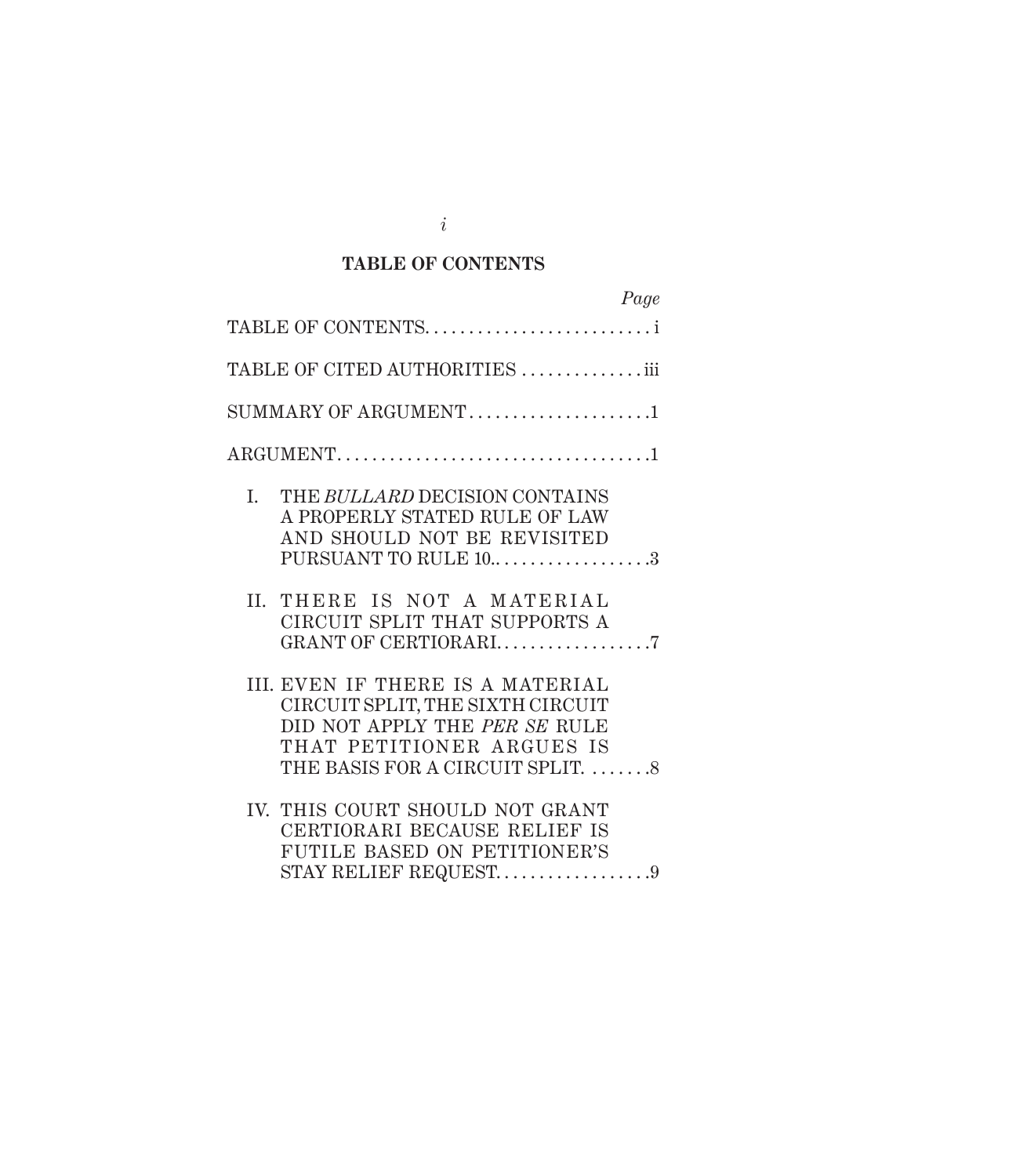## *Table of Contents*

*Page*

| V. PETITIONER'S ARGUMENT WOULD<br>LEAD TO UNFAIR RESULTS AND                   |  |
|--------------------------------------------------------------------------------|--|
| ALLOW STAY RELIEF MOVANTS                                                      |  |
| TWO BITES AT THE APPLE10                                                       |  |
| VI. PETITIONER'S POLICY ARGUMENT                                               |  |
| IS NOT PERSUASIVE AND GRANTING<br>CERTIORARI WILL NOT IMPACT THE               |  |
| ADMINISTRATION OF JUSTICE11                                                    |  |
| VII. OBJECTION TO PETITION BASED                                               |  |
| ON SUPREME COURT RULE 1512                                                     |  |
| $CONCLUSION \dots \dots \dots \dots \dots \dots \dots \dots \dots \dots \dots$ |  |
|                                                                                |  |

*ii*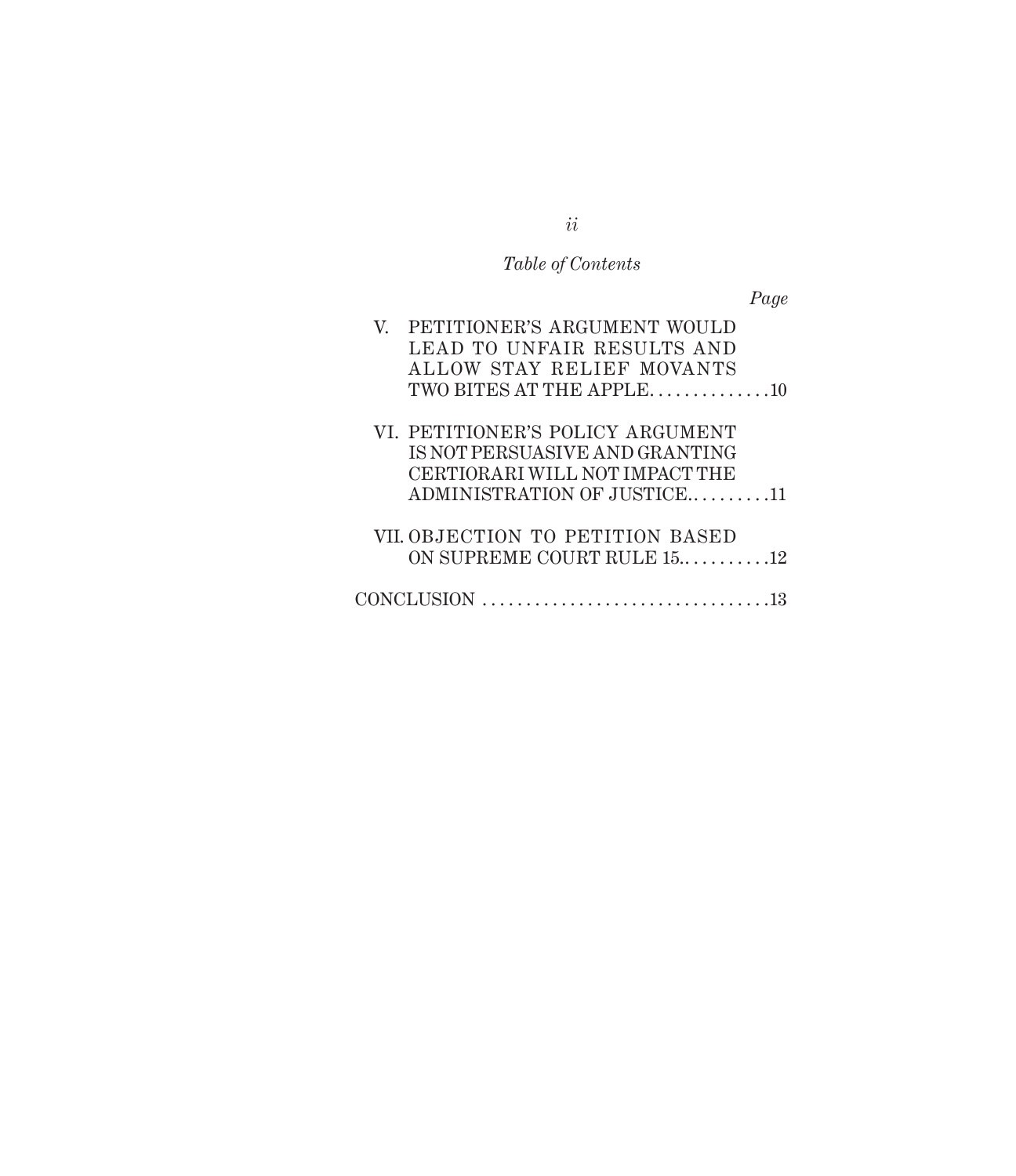## **TaBLE OF CITED auThORITIES**

*iii*

## *Page*

## **Cases :**

| Bullard v. Blue Hills Bank,                                                                                                    |
|--------------------------------------------------------------------------------------------------------------------------------|
| Cavazos v. Smith,                                                                                                              |
| Grella v. Salem Five Cent Savings Bank,                                                                                        |
| Howard Delivery Service, Inc. v.<br>Zurich American Ins. Co.,                                                                  |
| In re Jackson Masonry, LLC,<br>906 F.3d 494 (6th Cir. 2018). $\dots \dots \dots \dots \dots 1, 6, 8, 9$                        |
| In re Jackson Masonry, LLC,<br>Case No. 3:17-cv-00806, Case No. 3:17-cv-00807,<br>$2018$ WL 55837 (M.D. Tenn. Jan. 25, 2018)11 |
| Matter of West Elecs.,                                                                                                         |
| Moxley v. Comer (In re Comer),                                                                                                 |
| Pinpoint IT Servs., LLC v.<br>Rivera (In re Atlas IT Export Corp.),                                                            |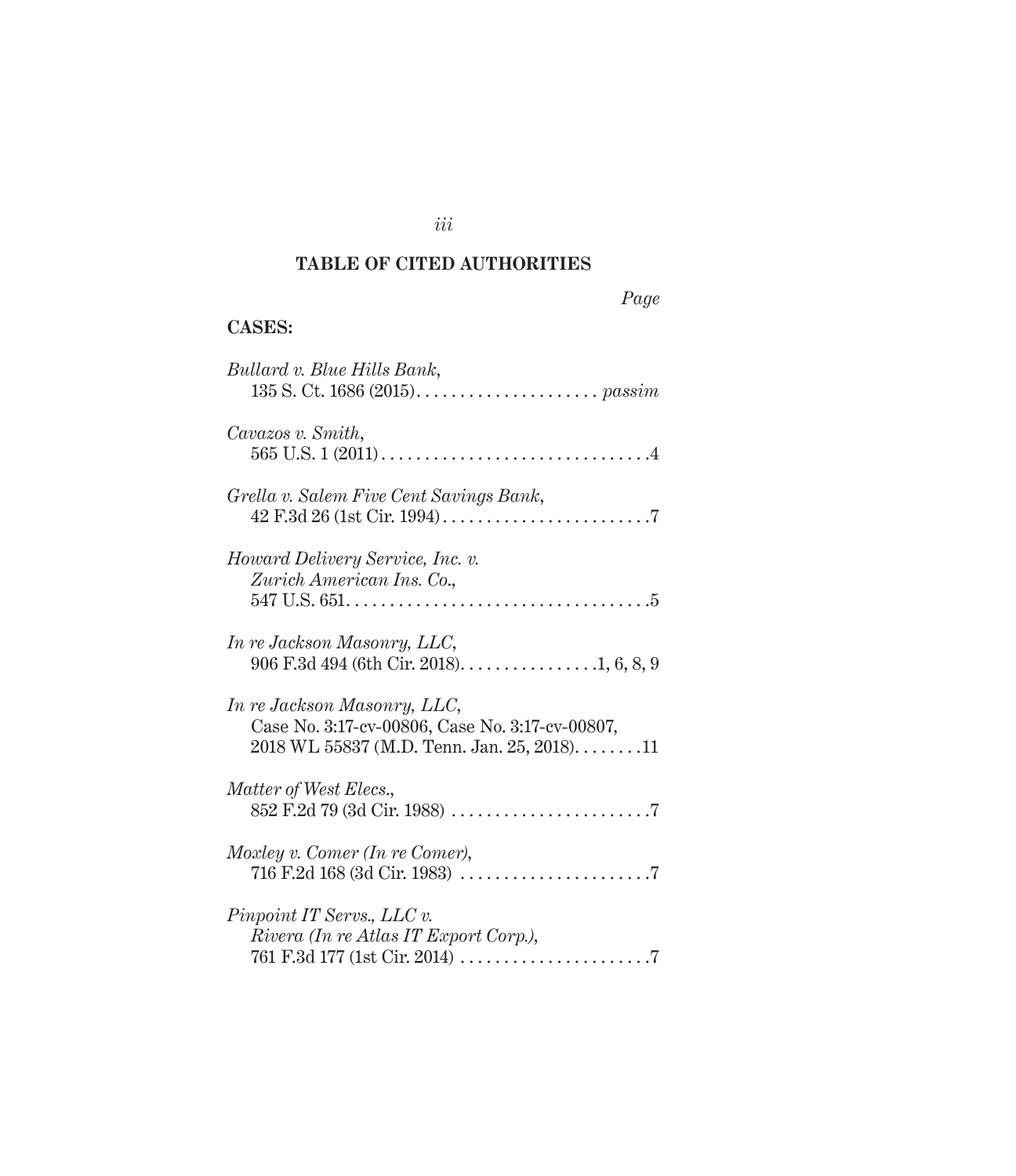## *Cited Authorities*

|                                             | Page |
|---------------------------------------------|------|
| Ritzen Group, Inc. v. Jackson Masonry, LLC, |      |

## **Other Authorities :**

|  | $28 \text{ U.S.C.} \S 157(b)(2) \ldots \ldots \ldots \ldots \ldots \ldots \ldots \ldots \ldots \ldots \ldots 5$ |
|--|-----------------------------------------------------------------------------------------------------------------|
|  |                                                                                                                 |

*iv*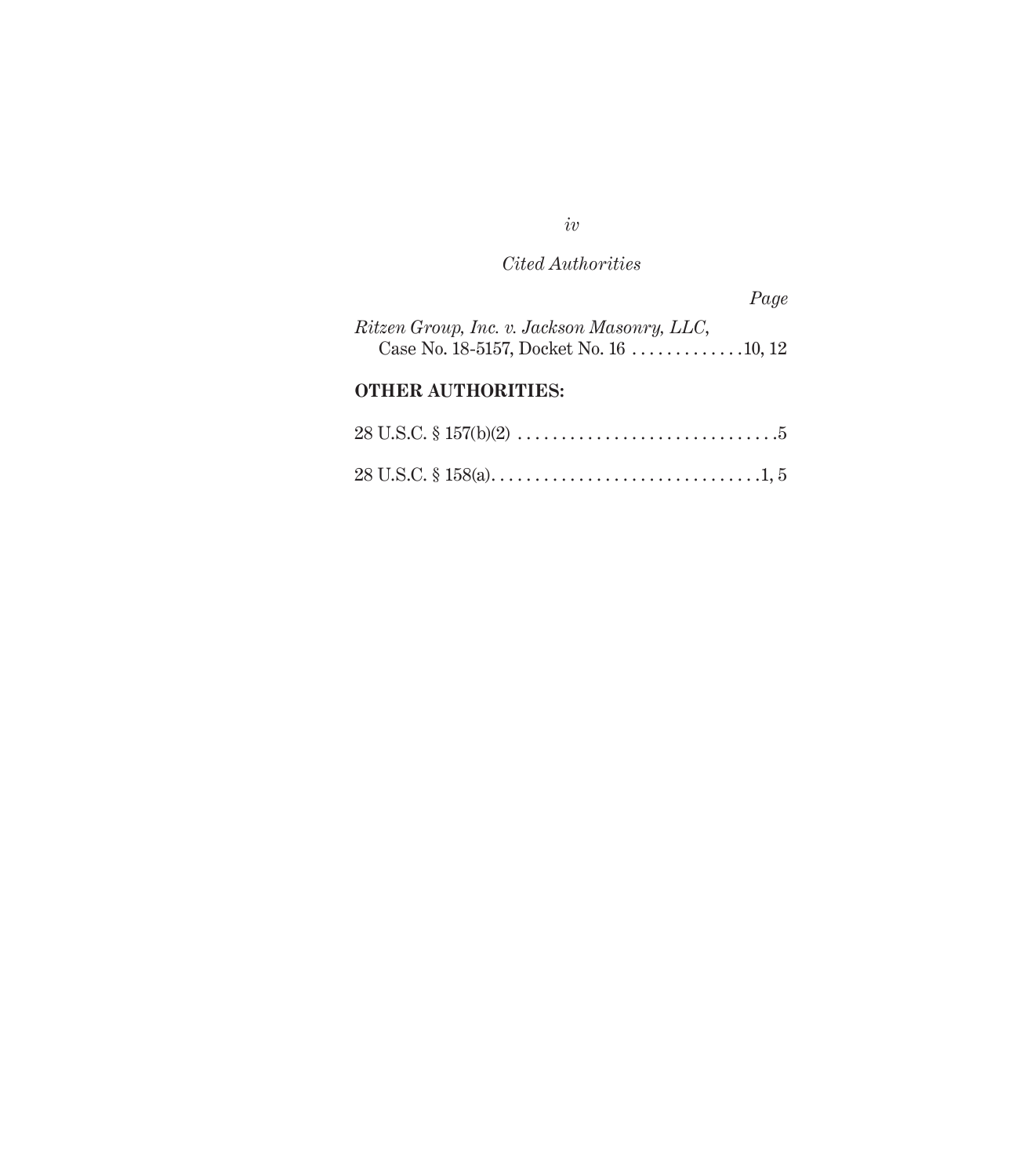### **Summary of argument**

The Petition for Writ of Certiorari (the "Petition") boils down to (i) whether the Sixth Circuit misapplied this Court's guidance in *Bullard v. Blue Hills Bank*, 135 S.Ct. 1686 (2015), and (ii) whether there is a true circuit split. As stated below, *Bullard* is a properly stated rule of law and the Sixth Circuit's application of it is not a basis for certiorari pursuant to Rule 10. But even if this Court decides to analyze the application of *Bullard*, it is clear that the Sixth Circuit correctly relied upon it as instructive guidance yet not as the dispositive precedent. *Bullard* involved the finality of a denial of a Chapter 13 confirmation. The Sixth Circuit looked to *Bullard* as instructive on the issue of finality, but otherwise relied upon applicable statutory authority to determine whether the stay relief hearing was a "proceeding" pursuant to 28 U.S.C. § 158(a). In short, the Sixth Circuit followed and respected *Bullard*, and did not contravene its holding or rationale.

With respect to whether there is a true circuit split, there is not. Seven circuits other than the Sixth Circuit have adopted a blanket position that all denials of stay relief are final and appealable. One circuit (Third Circuit) merely decided that stay relief denials theoretically may not be final (*i.e*., it depends on whether there was true full disposition of issues), and one circuit (First Circuit) merely stated that there should be an inquiry into whether the rights of the parties were fully adjudicated with respect to the issues at hand. These rulings are not conflicting. The Sixth Circuit in the underlying case, *In re Jackson Masonry, LLC*, 906 F.3d 494 (6th Cir. 2018), adopted a consistent approach with both by determining that stay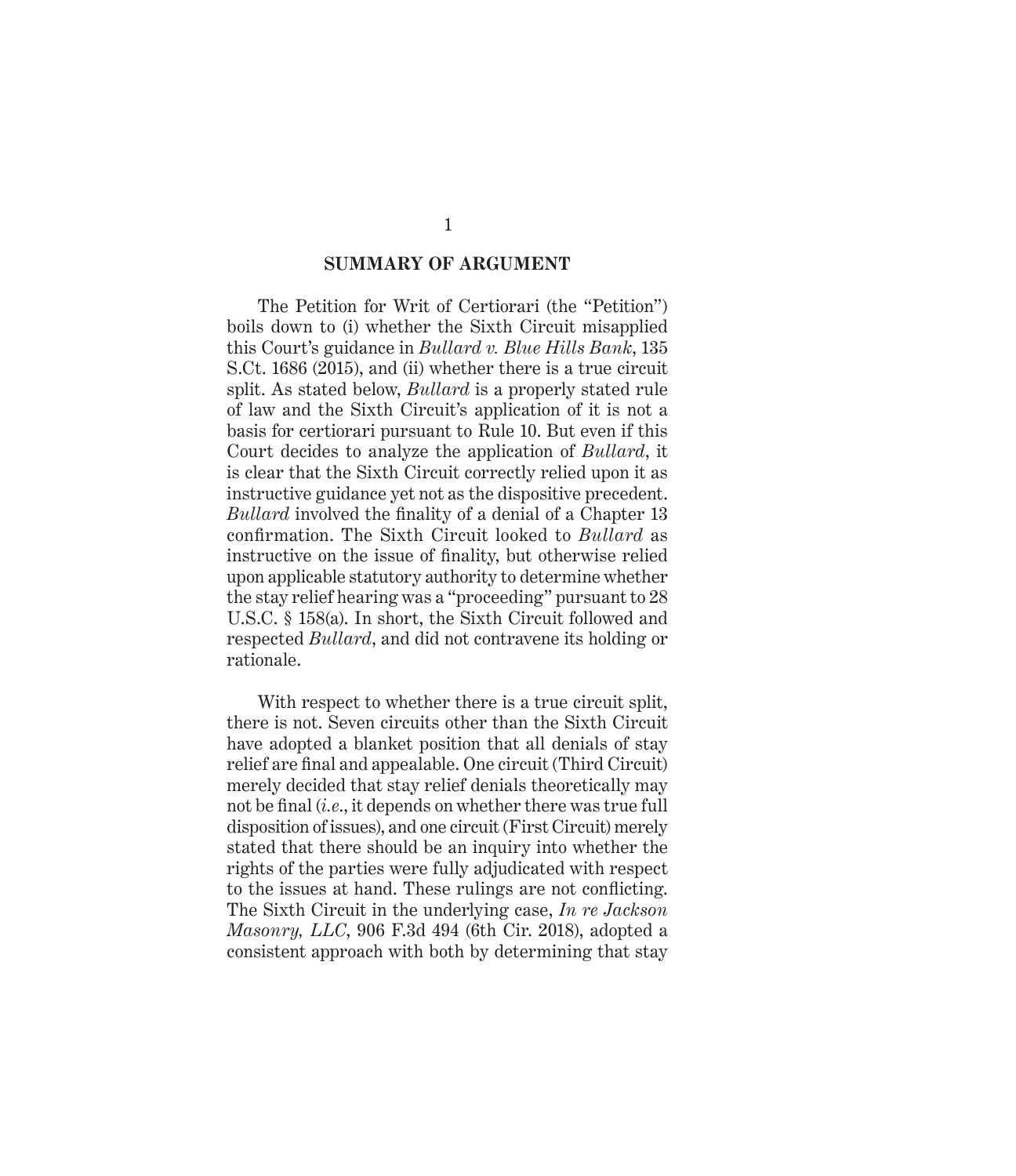relief denials are final unless the bankruptcy court did not finally adjudicate the issues in the underlying motion. This is an inconsequential, form-over-substance "split" that does not merit a grant of certiorari.

Lastly, Petitioner requests relief that is futile on the merits and this Court should not spend its time on a position that cannot prevail. At the bankruptcy court, Petitioner requested stay relief to return to state court for pre-petition litigation. The bankruptcy court denied the request. Petitioner now argues that the stay relief denial was not final because the bankruptcy court did not fully adjudicate the claim. This position is inconsistent, and if adopted would allow a movant to assert a narrow basis for stay relief and then argue that denial was interlocutory when the bankruptcy court did not make findings on broader questions that were not before it.

For the reasons stated herein, this is not a case for a grant of certiorari.

#### **ARGUM ENT**

Petitioner frames the question presented in its Petition as "[w]hether an order denying a motion for relief from the automatic stay is a final order under 28 U.S.C. § 158(a) (1)." Petitioner then argues in its question presented that the Sixth Circuit has (i) diverted from this Court's precedent (*i.e., Bullard v. Blue Hills Bank*, 135 S.Ct. 1686 (2015)) and (ii) the Sixth Circuit (among seven other circuits) has ruled in conflict with the First and Third Circuit Courts of Appeal, which creates a circuit split. Respondent respectfully disagrees. Certiorari should not be granted because (i) the *Bullard* decision contains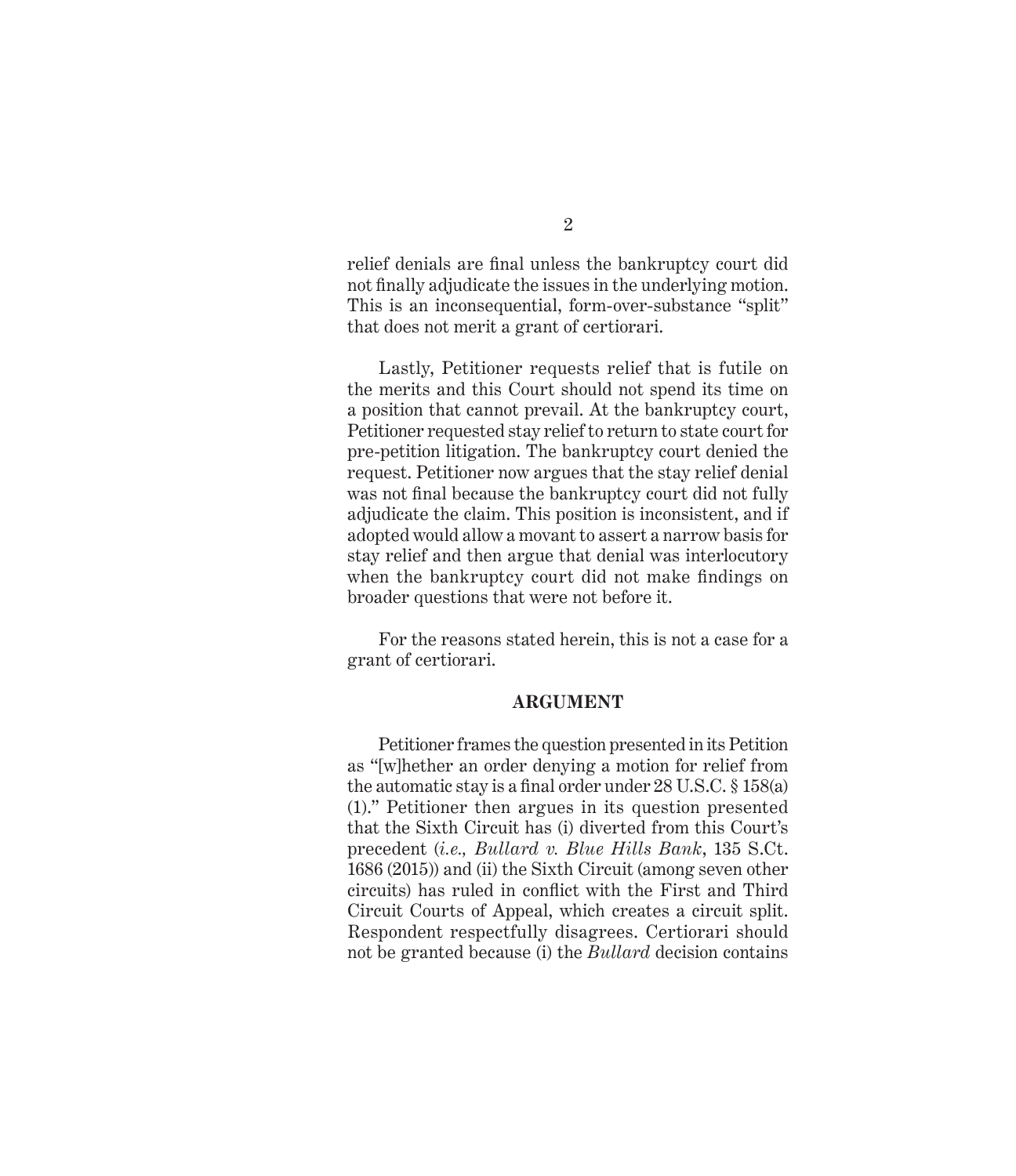a properly stated rule of law that this Court should not revisit, and otherwise the Sixth Circuit followed *Bullard*, (ii) there is not a material circuit split that supports a grant of certiorari pursuant to Rule 10, (iii) even if there is a material circuit split, the Sixth Circuit did not apply the *per se* rule that Petitioner argues is the basis for a circuit split, (iv) Petitioner's requested relief is futile based on the facts and circumstances, (v) if accepted, Petitioner's position would unfairly provide movants a windfall in virtually every stay relief proceeding and would otherwise provide stay relief movants with perverse incentives, and (vi) granting certiorari will not advance any judicial or public policy. Respondent further objects pursuant to Rule 15 based on its assertion that Petitioner has taken inconsistent or waived positions that were previously not asserted on appeal.

## **I. THE** *BULLARD* **DECISION CONTAINS A PROPERLY STATED RULE OF LAW AND SHOULD NOT BE REVISITED PURSUANT TO RULE 10.**

As a threshold matter, Rule 10 of the Rules of the Supreme Court of the United States dictates that a petition for writ of certiorari will be granted only for compelling reasons, and further that "[a] petition for a writ of certiorari is rarely granted when the error consists of…the misapplication of a properly stated rule of law."

In this case, Petitioner argues that the Sixth Circuit decision is in conflict with *Bullard*, which decided that a denial of plan confirmation was not a final order. Petitioner takes no issue with *Bullard*, but instead argues that the Sixth Circuit "departed from *Bullard's* guidance by too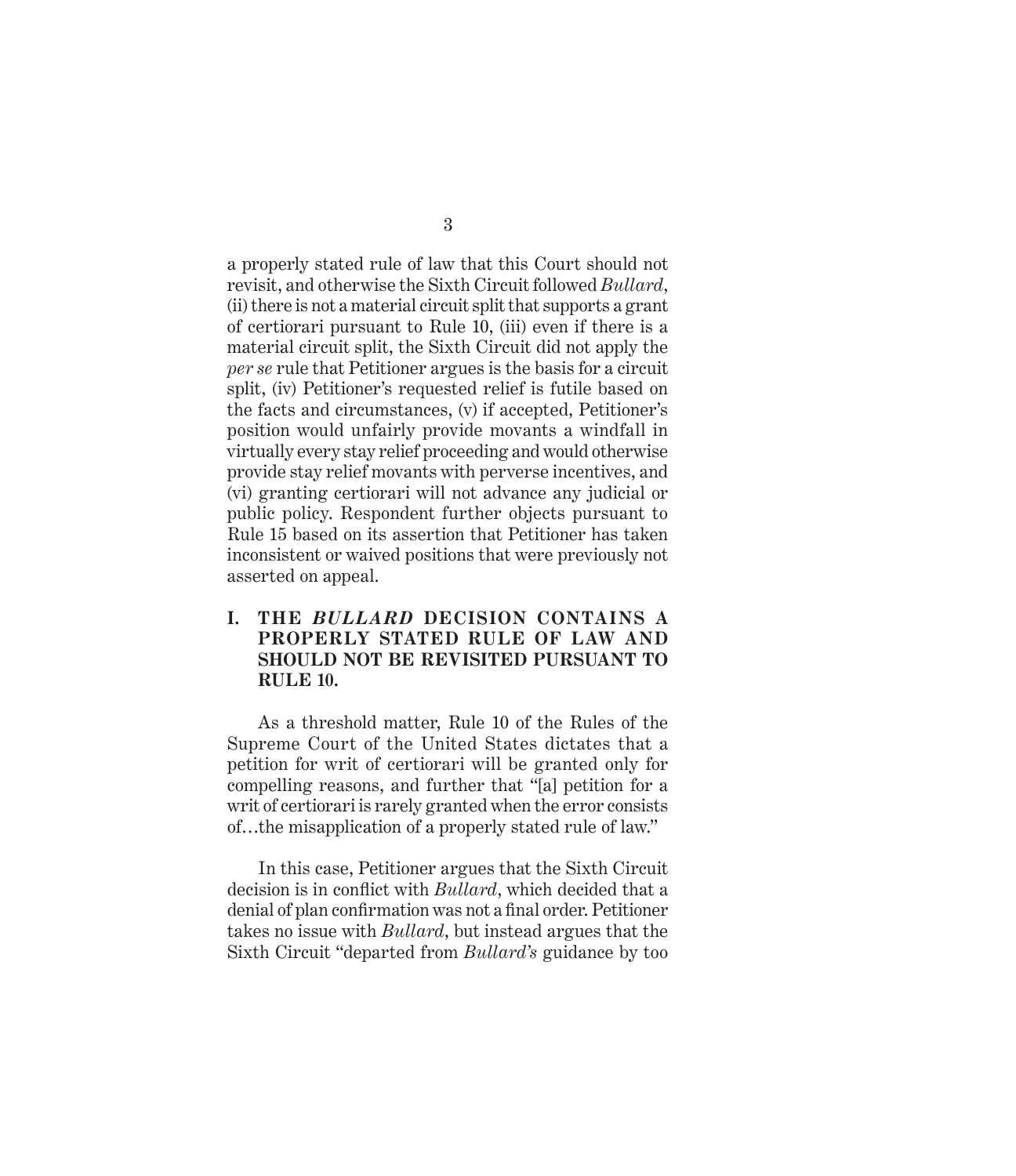narrowly defining the relevant proceeding." Petitioner thereby pins its certiorari hopes in part by arguing that the Sixth Circuit misapplied "a properly stated rule of law."

To the extent Petitioner asserts that the Sixth Circuit misapplied *Bullard*, this Court should not grant certiorari pursuant to the Rule 10. *Bullard* clearly and unequivocally decided that the finality of an order denying confirmation was not a final order. *See Bullard*, 135 S.Ct. at 1696. *Bullard* did not involve relief from the automatic stay and it remains a properly stated rule of law, and therefore it should not be revisited in connection with the Petition. *See Cavazos v. Smith*, 565 U.S. 1, 11 (2011) ("The Ninth Circuit correctly described the relevant legal rules…This Court, therefore, has no law-clarifying role to play.").

Even if Petitioner concedes that *Bullard* contains a properly stated rule of law, its reliance upon *Bullard* as a basis for a grant of certiorari is inappropriate. The context of *Bullard* is important. In that case, a Chapter 13 debtor sought to confirm a plan of reorganization. The bankruptcy court denied confirmation. The debtor appealed, arguing that each proposed confirmation attempt created a separate proceeding. The First Circuit Bankruptcy Appellate Panel ruled that denial of confirmation was not a final, appealable order. The First Circuit thereafter affirmed, further citing that the bankruptcy court's order denying confirmation was not final so long as the debtor remained free to propose another plan. This Court affirmed, stating that "the relevant proceeding is the entire process of attempting to arrive at an approved plan that would allow the bankruptcy case to move forward." In affirming, this Court stated that "[o]nly plan confirmation,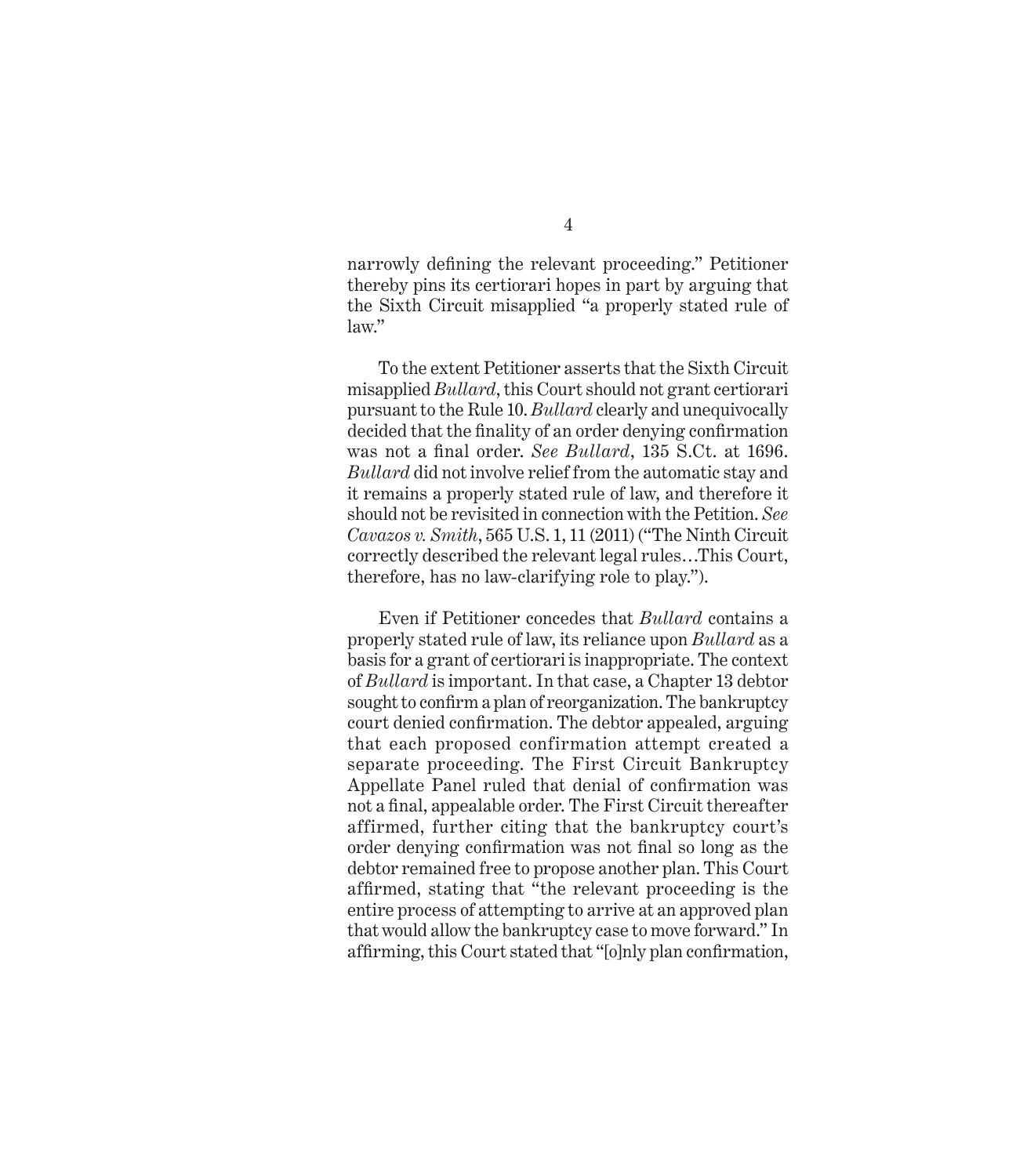or case dismissal, alters the status quo and fixes the parties' rights and obligations; denial of confirmation with leave to amend changes little and can hardly be described as final." This comment was in the context of the specific facts and circumstances surrounding the debtor's case – *i.e*., confirmation of a plan of reorganization and what the bankruptcy court's options were in connection therewith. This comment was not establishing a hardline rule that *all* bankruptcy rulings that are not confirmation orders or dismissal orders are thereby interlocutory.

The Sixth Circuit understood *Bullard*. The Sixth Circuit did not pluck out this Court's language of "[o]nly plan confirmation, or case dismissal, alters the status quo and fixes the parties' rights and obligations" and apply it out of context. Instead, it relied upon the thrust of this Court's ruling that recognized long-standing precedent that has treated orders in bankruptcy cases as immediately appealable "if they finally dispose of discrete disputes within the larger case[.]" *Bullard*, 135 S.Ct. 1688, *quoting Howard Delivery Service, Inc. v. Zurich American Ins. Co*., 547 U.S. 651, 657, n.3. The Sixth Circuit's conclusion when faced with this question presented by Petitioner was well reasoned. The United States Code, 28 U.S.C. § 158(a), provides for the appealability of a bankruptcy court's decision if it (i) is a final judgment, order, or decree, and (ii) was entered in a case or proceeding. These two issues will be taken in reverse order.

*Proceeding.* Pursuant to 28 U.S.C. § 158(a), the Sixth Circuit first relied in part on 28 U.S.C. § 157(b)(2) that expressly refers to stay relief as a core "proceeding." Importantly, though, the Sixth Circuit acknowledged *Bullard* and expressly intended its opinion to be consistent therewith: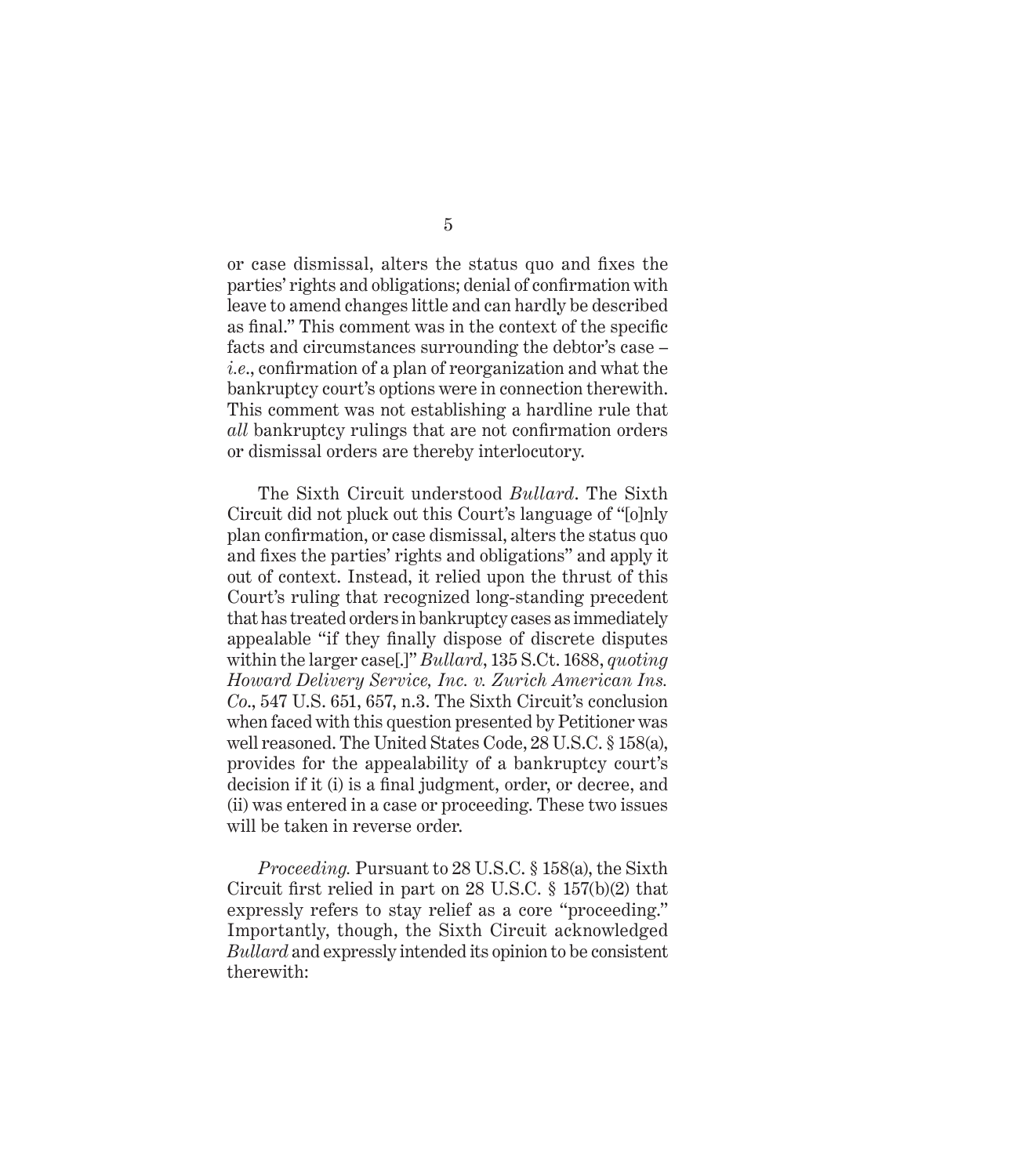The Supreme Court used similar logic in *Bullard*, though it was careful to warn that this "hardly clinches the matter" because § 157's "purpose is not to explain appealability." *Rightly so, and we do not assume that being listed as a "core proceeding" in § 157(b)(2) is either necessary or sufficient to be an appealable proceeding under § 158(a).*

*Jackson Masonry,* 906 F.3d at 501 (citations and quotations omitted) (emphasis added).

*Finality.* The Sixth Circuit immediately cited *Bullard* in its analysis of whether the stay relief hearing was final. *Id*., *quoting Bullard*, 135 S.Ct. at 1692 ("The finality of a bankruptcy order is determined 'first and foremost' by whether it 'alters the status quo and fixes the rights and obligations of the parties.'"). The Sixth Circuit then ruled that a stay relief proceeding is a "judicial unit" and is over once a denial is issued. *Id*. In doing so, it recognized that the plan confirmation process in *Bullard* was inherently different than the stay relief proceeding in the case at bar: "A stay-relief motion asks its own discrete question, and this question is finally answered by either a grant or a denial." *Id*. at 502. To reach this conclusion, the Sixth Circuit extrapolated from *Bullard* to conclude as follows: "In conclusion, a stay-relief denial ends a proceeding, fixes the rights of the parties, and has significant consequences for them. Under *Bullard*, it qualifies as a final order." *Id*. at 503.

Nothing in the Sixth Circuit's opinion suggests it departed from *Bullard* as Petitioner argues. Certiorari should not be granted because (i) *Bullard* is properly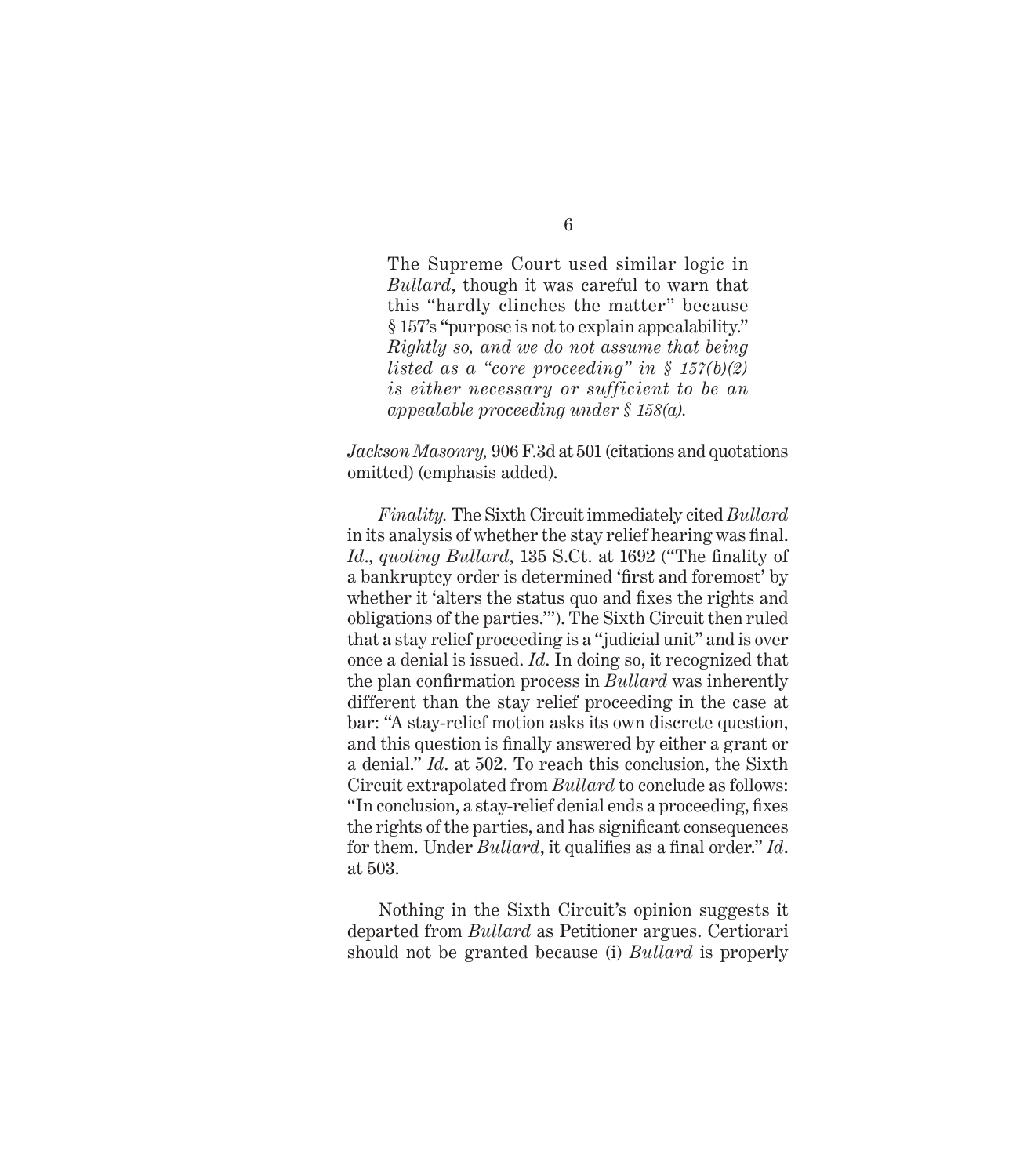stated law and should not be revisited pursuant to Rule 10, and (ii) even if *Bullard* is not the properly stated applicable law at issue here, the Sixth Circuit did not misapply this Court's ruling.

### **II. THERE IS NOT A MATERIAL CIRCUIT SPLIT THA T SUPPORTS A GRANT OF CERTIORARI.**

Petitioner argues that there is an irrevocable circuit split on "whether an order denying a request for relief from the automatic stay is always final and appealable." Petition, at 8. Petitioner's use of the term "always" effectively concedes the point that no circuit court has decided that a denial of stay relief is a non-final, interlocutory order. Instead, as Petitioner correctly articulates and cites, seven circuits – the Second Circuit, Fourth Circuit, Fifth Circuit, Eighth Circuit, Ninth Circuit, and Tenth Circuit – are all on the same page: that denials of stay relief are always final and appealable. The Sixth Circuit ruled in the case at bar that denials of stay relief are final and appealable (consistent with the above-referenced circuits), but that there are exceptions if the order does not finally resolve the issues presented in the stay relief motion (consistent with the Third Circuit – *see Moxley v. Comer (In re Comer)*, 716 F.2d 168, 174 n. 11 (3rd Cir. 1983) and *Matter of West Elecs*., 852 F.2d 79, 82 (3rd Cir. 1988)). The alleged "split" is the result of the immaterial distinction above, and the First Circuit that merely decided finality of a denied stay relief motion depends upon whether the determination was fully developed such that the denial definitely decided the issues between the parties. *See Grella v. Salem Five Cent Savings Bank*, 42 F.3d 26, 31-33 (1st Cir. 1994); *Pinpoint IT Servs., LLC v. Rivera (In re Atlas IT Export Corp.)*, 761 F.3d 177, 184 (1st Cir. 2014).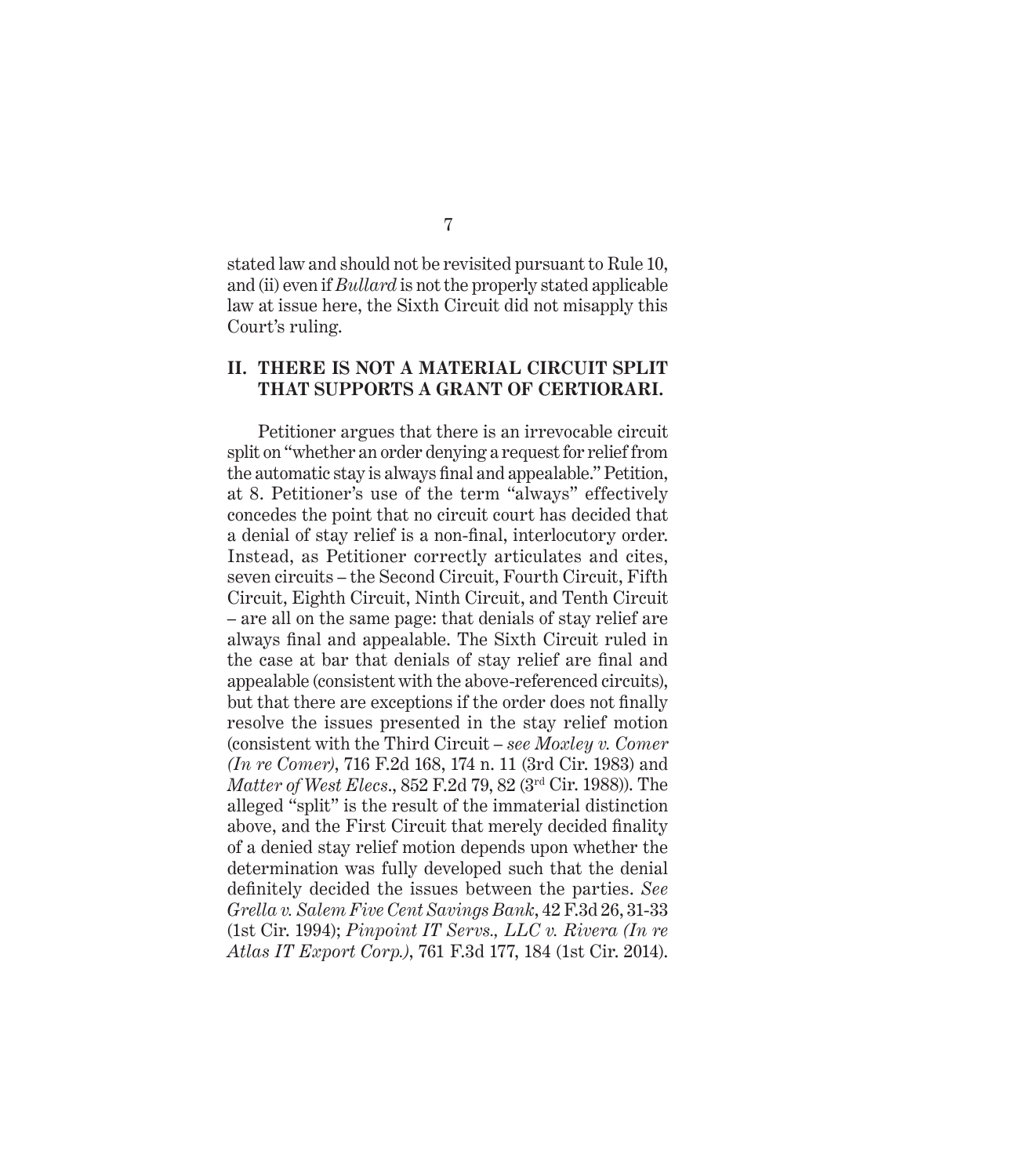This is not a true conflict or split; instead, it is a distinction without a material difference. This reality is evidenced by the fact that Petitioner only cited cases in which the alleged circuits in conflict agreed that denials of stay relief in the subject cases were actually final and appealable orders. Petitioner does not cite to a case in which a circuit court has determined that a denial of relief from the automatic stay was a final and appealable order. The lack of a true, meaningful split with practical consequences on actual parties before this Court demonstrates that this is not the test case to grant certiorari.

## **III. EVEN IF THERE IS A MATERIAL CIRCUIT SPLIT, THE SIXTH CIRCUIT DID NOT APPLY THE PER SE RULE THAT PETITIONER ARGU ES IS THE BASIS FOR A CIRCUIT SPLIT.**

Notwithstanding the foregoing, Petitioner asks this Court to grant certiorari to resolve the immaterial "split" and ultimately conclude that, like the First Circuit, the lower courts should conduct an analysis of the case circumstances to determine finality. Petitioner incorrectly argues that the Sixth Circuit is lumped with the seven circuits that categorically determine that denials of stay relief are final and appealable.

The Sixth Circuit indeed stated that "[a] stay-relief motion asks its own discrete question, and this question is finally answered by either a grant or a denial." *Jackson Masonry*, 906 F.3d at 502. But unlike the seven circuits that categorically determine that denials are final and appealable, the Sixth Circuit expressly acknowledged there are exceptions to the categorical rule. *Id*. ("As with many rules, there are exceptions."). Specifically, the Sixth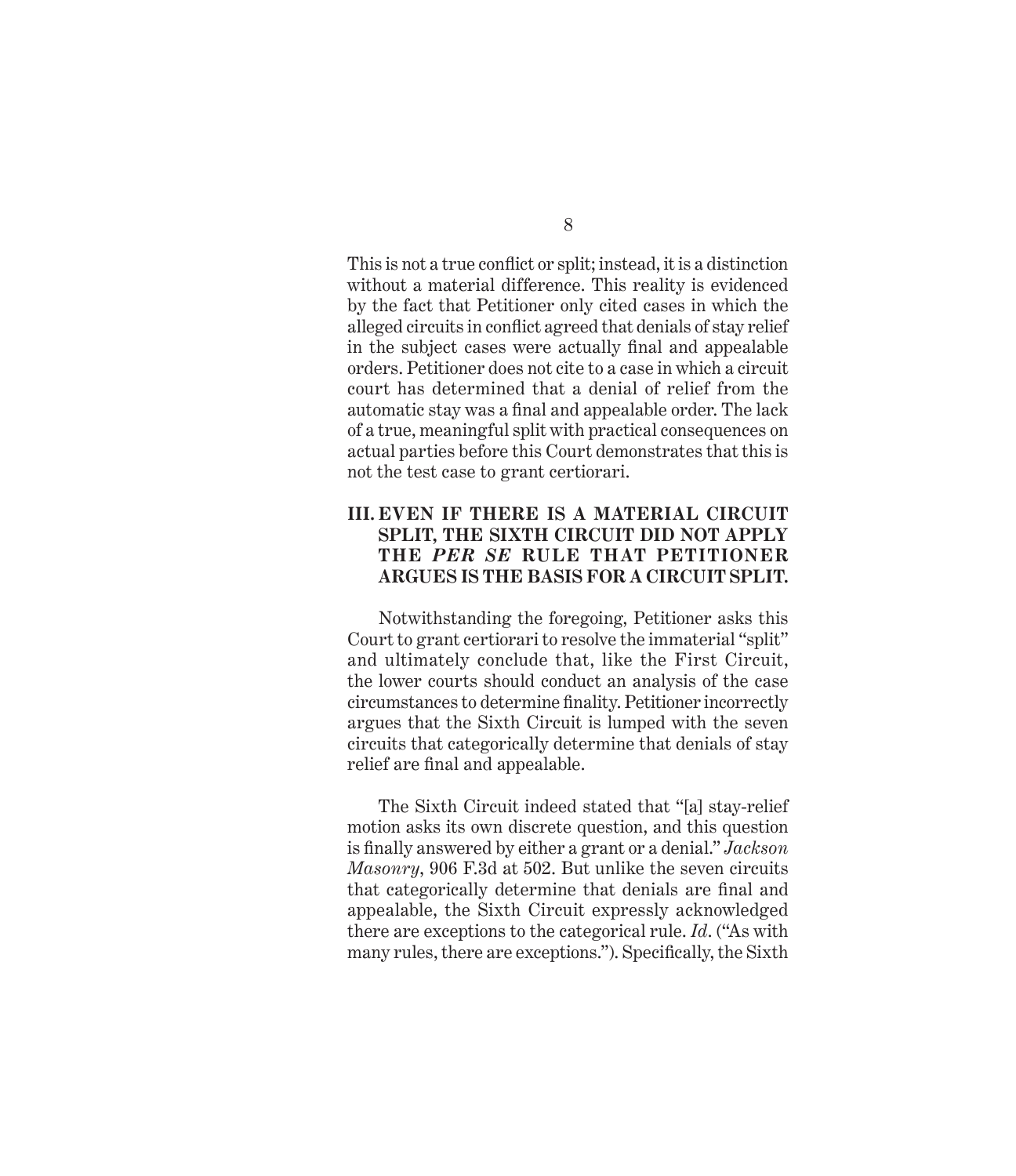Circuit excepted from the categorical rule any case where denial was without prejudice "if it appears that changing circumstances could change the stay calculus." *Id*. In other words, the Sixth Circuit decided that changing circumstances (*i.e*., circumstances that do not resolve all the rights and obligations at issue in the stay relief proceeding) would result in an order that was not final and appealable. In essence, the Sixth Circuit did not apply a categorial rule, and decided the issue of finality only after review of the bankruptcy court's order that the relief indeed resolved all the rights and obligations at issue. The bankruptcy court did what Petitioner is effectively arguing this Court to require of lower courts. Certiorari is therefore not warranted.

## **IV.** THIS COURT SHOULD NOT GRANT **CERTIORARI BECAUSE RELIEF IS FUTILE BASED ON PETITIONER'S STAY RELIEF REQUEST.**

Getting past the fact that the split is immaterial, and further getting past the fact that the Sixth Circuit did not blindly apply a categorical rule, it is nevertheless necessary to further explain why this case is not appropriate for granting certiorari by looking at Petitioner's original requested relief in bankruptcy court. In its original motion for relief from the automatic stay, Petitioner simply requested the bankruptcy court to lift the stay to allow pre-petition state court litigation to continue in state court. *See* Stay Relief Motion to Bankruptcy Court, *In re Jackson Masonry, LLC*, Case No. 3:16-bk-02065, Docket No. 57, at 18 ("Accordingly, this Court should lift the automatic stay to allow the Ritzen Lawsuit to proceed."); *Id*. at 23 ("Accordingly, this Court should lift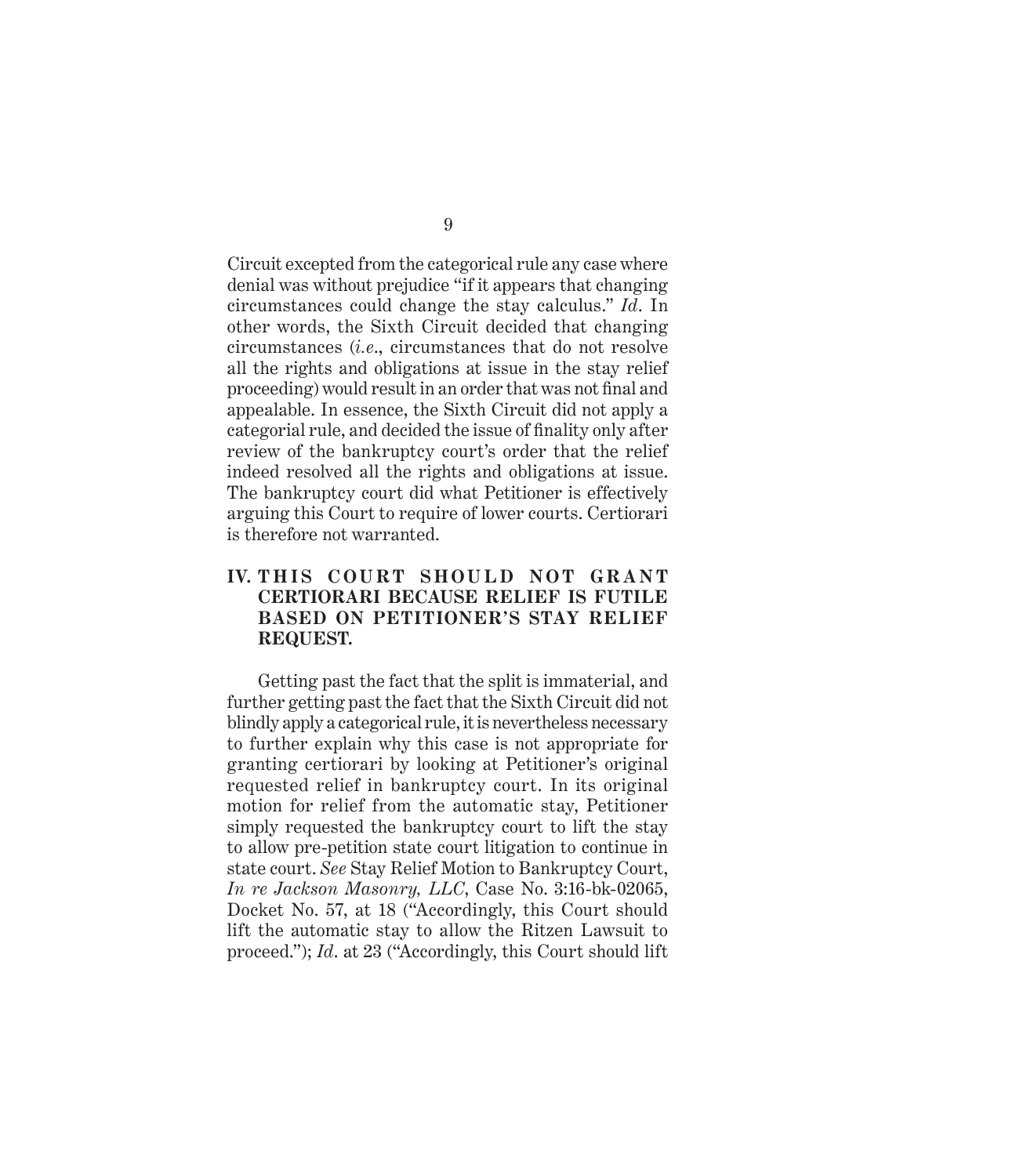the stay to allow the Ritzen lawsuit to proceed."). When the bankruptcy court denied stay relief, it finally resolved the rights and obligations – whether the state court should adjudicate Petitioner's claim – of the parties regarding the issue before it. All issues raised by Petitioner were fully adjudicated. This Court should not grant certiorari when the Petitioner does not have a basis in law or fact to prevail.

### **V. PETITIONER'S ARGUMENT WOULD LEAD TO UNFAIR RESULTS AND ALLOW STAY RELIEF MOVANTS TWO BITES AT THE APPLE.**

Finally, on appeal to the Sixth Circuit, Petitioner asserted the denial of stay relief was not final because the order "did not adjudicate *if* such claim existed or *how* such claim was to be determined." *See* Brief of Appellant to Sixth Circuit, *Ritzen Group, Inc. v. Jackson Masonry, LLC*, Case No. 18-5157, Docket No. 16, at 28-32. But, as stated above, Petitioner did not even request this relief from the bankruptcy court. Petitioner cannot claim that an order lacks finality because it does not resolve all the rights and obligations at issue *when Petitioner did not even assert those rights at the bankruptcy court level*. In addition, such relief from the bankruptcy court of adjudicating *if* such claim existed or *how* such claim was the be determined *was the exact opposite relief Petitioner actually sought* (*i.e*., proceeding in state court to resolve its claims). This Court should not be used as a forum to effectively give stay relief movants two bites at the apple: once when originally filing its motion for stay relief, and the second time if/when it loses on the adjudication of the merits.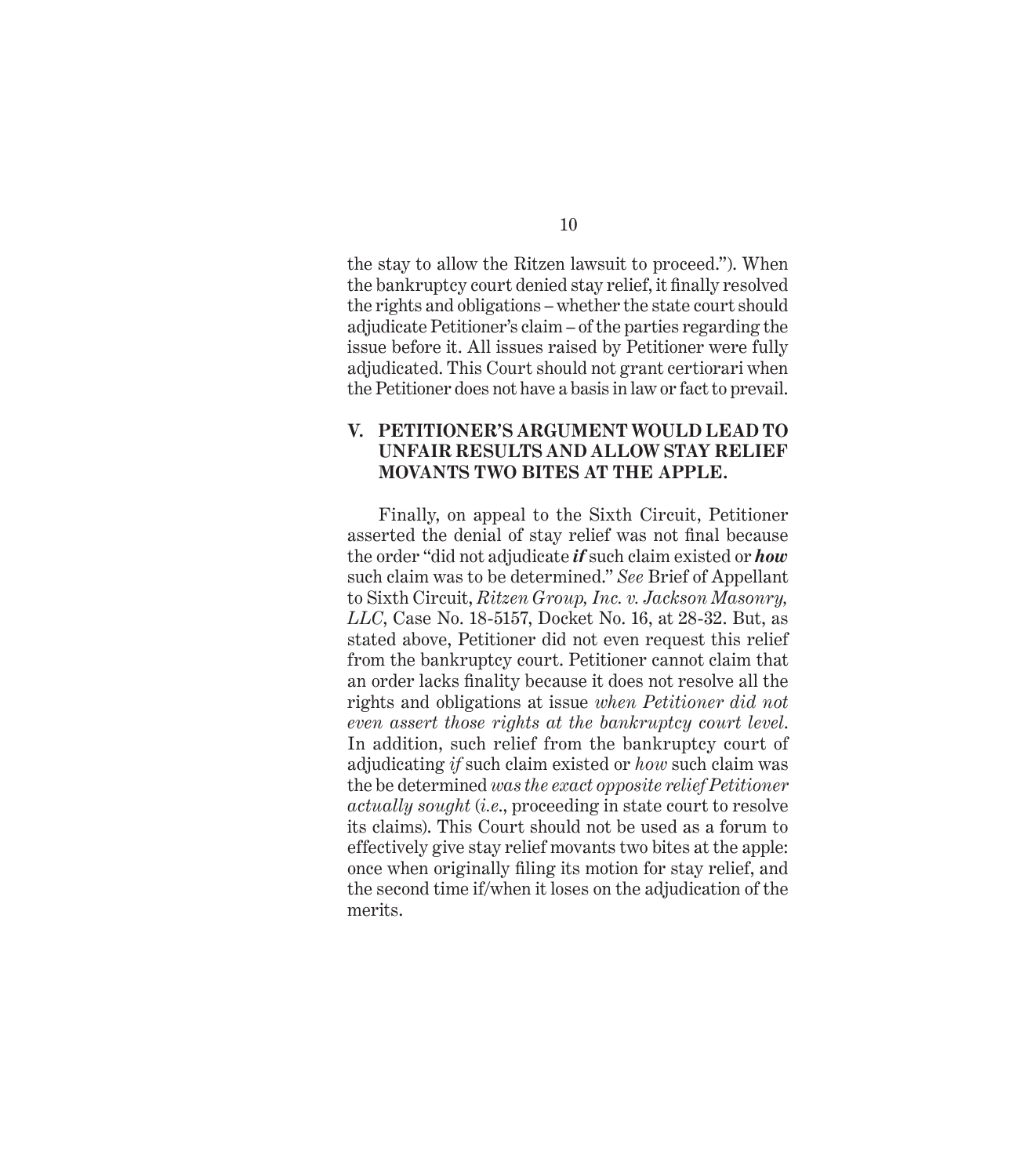# 11

## **VI. PETITIONER'S POLICY ARGUMENT IS NOT PERSUA SIVE AND GRANTING CERTIORARI WILL NOT IMPACT THE ADMINISTRATION OF JUSTICE.**

Petitioner argues that if denials of stay relief are deemed final orders, then there will be widespread consequences, to include that "long-held notions of flexible finality could give way to more stringent, paint-by-numbers application of finality in bankruptcy." Petition, at 28. The opposite is true. As held by the lower courts, abandoning the well-established bright-line rule "would replace a simple, predictable rule with a vague, unpredictable one," and "would leave the parties forever guessing about when they needed to file an appeal, always at the risk of waiting too long and losing their rights or appealing too early and wasting their time." *In re Jackson Masonry, LLC*, Case No. 3:17-cv-00806, Case No. 3:17-cv-00807, 2018 WL 55837 at \*5 (M.D. Tenn. Jan. 25, 2018), *available at* Petition, Appendix B at 37a. In short, more litigation, more time, more expense, more judicial resources, and more uncertainty would result. This concern was echoed by the dissent in *Atla*s, the case on which Petitioner's argument is largely based, which stated:

All told, the majority's approach transforms what was until today a non-issue into fodder for briefing and analysis in the nascent subsub-specialty of Appellate Jurisdiction over Bankruptcy Court Orders Denying Relief From Stay. Unless that area draws only counsel who, unlike me, are able to confidently and accurately anticipate how the fine nuances of the majority's exception will apply in future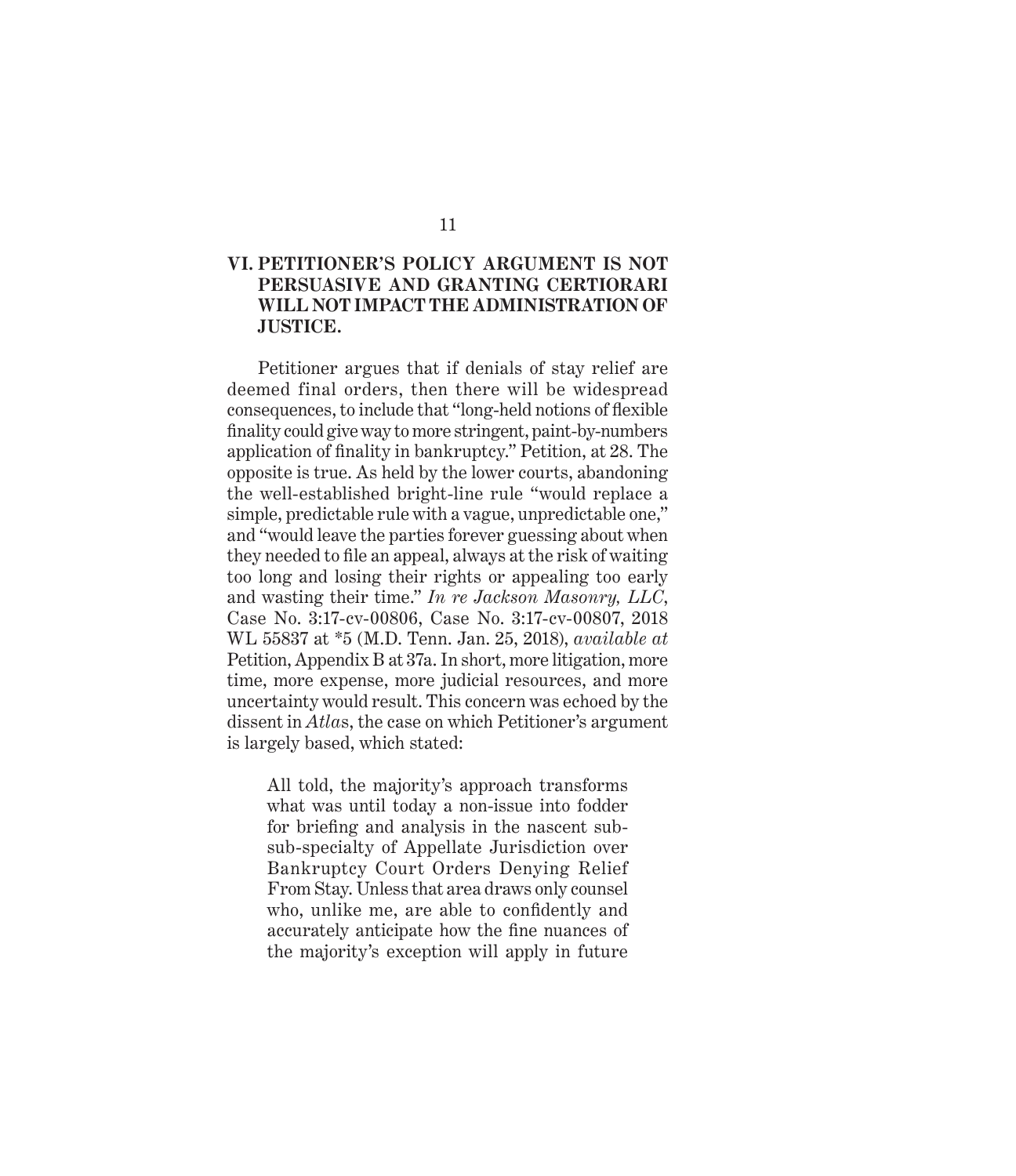cases, we will receive more briefing on losing jurisdictional objections, and no less briefing on the merits. *Atlas*, 761 F.3d at 191.

### **VII.OBJECTION TO PETITION BASED ON SUPREME COURT RULE 15.**

Rule 15(2) makes it clear that a brief in opposition should address any perceived misstatement, and the failure to do so could render the objection waived.

Petitioner asserts that denial of stay relief motions are not final because the issue of "good faith" permeates a bankruptcy case. *See* Petition, at 18-25. Petitioner's stay relief motion to the bankruptcy court requested relief on the basis that the bankruptcy case was filed in bad faith (which the bankruptcy court rejected, *see generally* Denial Order appended to Petition). But Petitioner abandoned this argument on appeal to the Sixth Circuit. On appeal to the Sixth Circuit, Petitioner sought review of the bankruptcy court's order denying stay relief by asserting that the bankruptcy court was clearly erroneous by not granting stay relief based on the factual allegation of Respondent's alleged bad faith. *See generally,* Brief of Appellant to Sixth Circuit, *Ritzen Group, Inc. vs. Jackson Masonry*, Case No. 18-5157, Docket No. 16. Petitioner never argued that its requested stay relief (based in part on bad faith grounds) was also a basis for asserting that the order was not final. *Id.* at 26-32. Now, in its Petition, Petitioner argues for the first time that its allegation of bad faith is relevant to the issue of finality and not just on the merits of granting stay relief pursuant to 11 U.S.C. § 362. *See* Petition, at 18-25. Petitioner has waived this position and this Court should not consider it when deciding whether to grant certiorari.